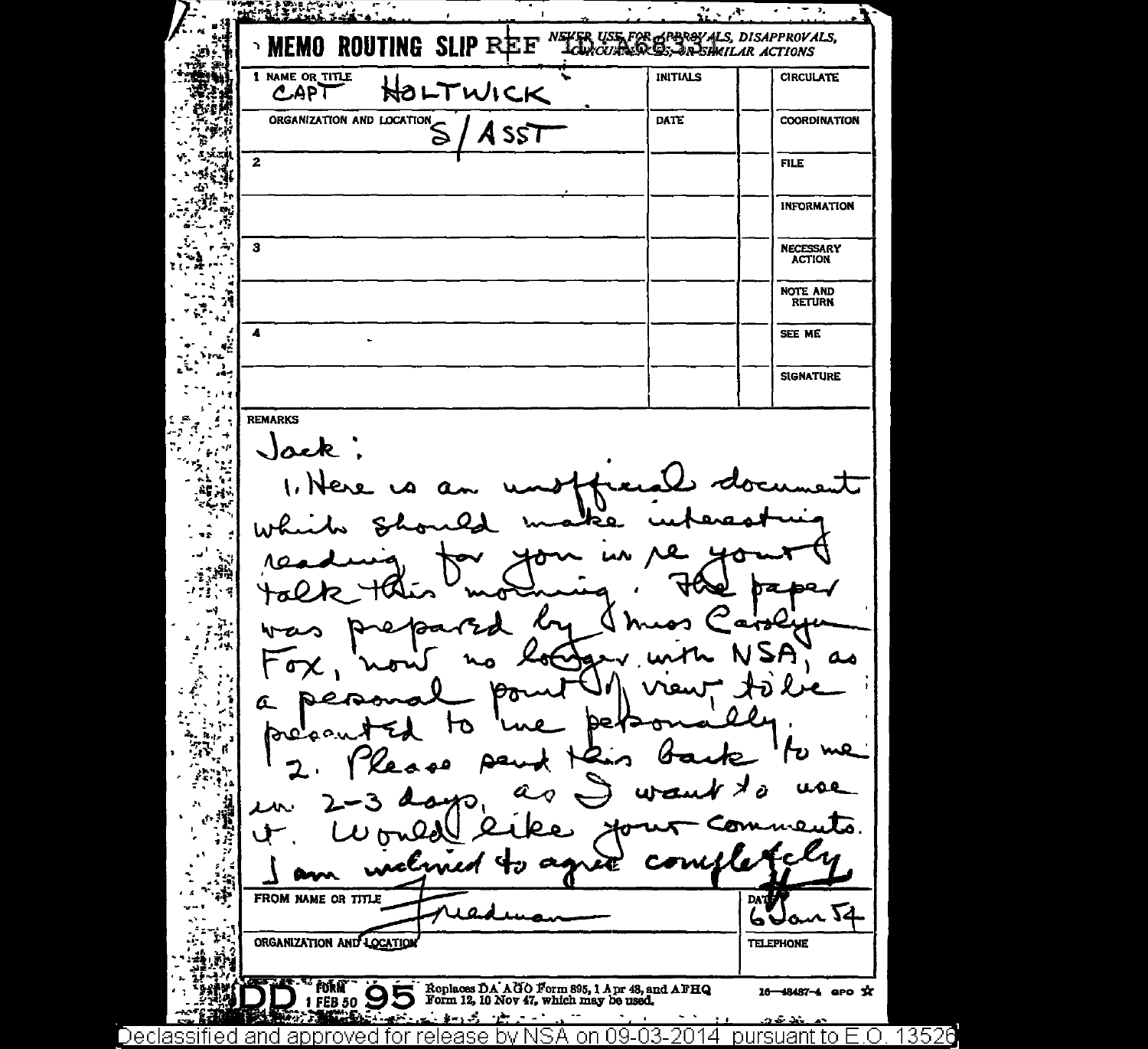**START AND THE REPORT OF A START AND START AND START AND START AND START AND START AND START AND START AND START AND START AND START AND START AND START AND START AND START AND START AND START AND START AND START AND START**  $\sim 10^{11}$  mas REFERENCE FOR CREATION DISAPPROVALS. **MEMO ROUTING SLIP**  $\mathcal{L}_{\mathcal{L}}$ A I NAME OR TITLE **INITIALS CIRCULATE** Ж KERMAN  $\Omega$ ORGANIZATION AND LOCATION DATE **COORDINATION** 76 ħ أراقه  $\mathbf{z}$ FILE s. **INFORMATION**  $\overline{\mathbf{3}}$ **NECESSARY ACTION** ś . к ī. **NOTE AND** ł. **RETURN** J.  $\overline{a}$ SEE ME  $\pmb{\mathcal{A}}$ ्द  $\mathcal{P}$ š **SIGNATURE**  $\mathcal{X}$ **REMARKS** 71 -1 ÷, ц, രമ A  $\bullet$  . 45 z ECTOR Ο 'nт 10 ◠  $\mathcal{L}_{\mathbf{p}}$ ¥ FROM NAME OR TITLE **DATE** <u>Van T</u>  $\mathsf{I}\mathsf{L}$ ORGANIZATION AND LOCKTON **TELEPHONE** Replaces DA AGO Form 895, 1 Apr 48, and AFHQ<br>Form 12, 10 Nov 47, which may be used. **FORM** 16-48487-4 GPO X 1 FEB 50 9 5 رينه بؤن ÷, <u>أَمْرَ لَا يُوتَّكُ</u> a¥°e ÷ يخف <u> ئەيمى</u>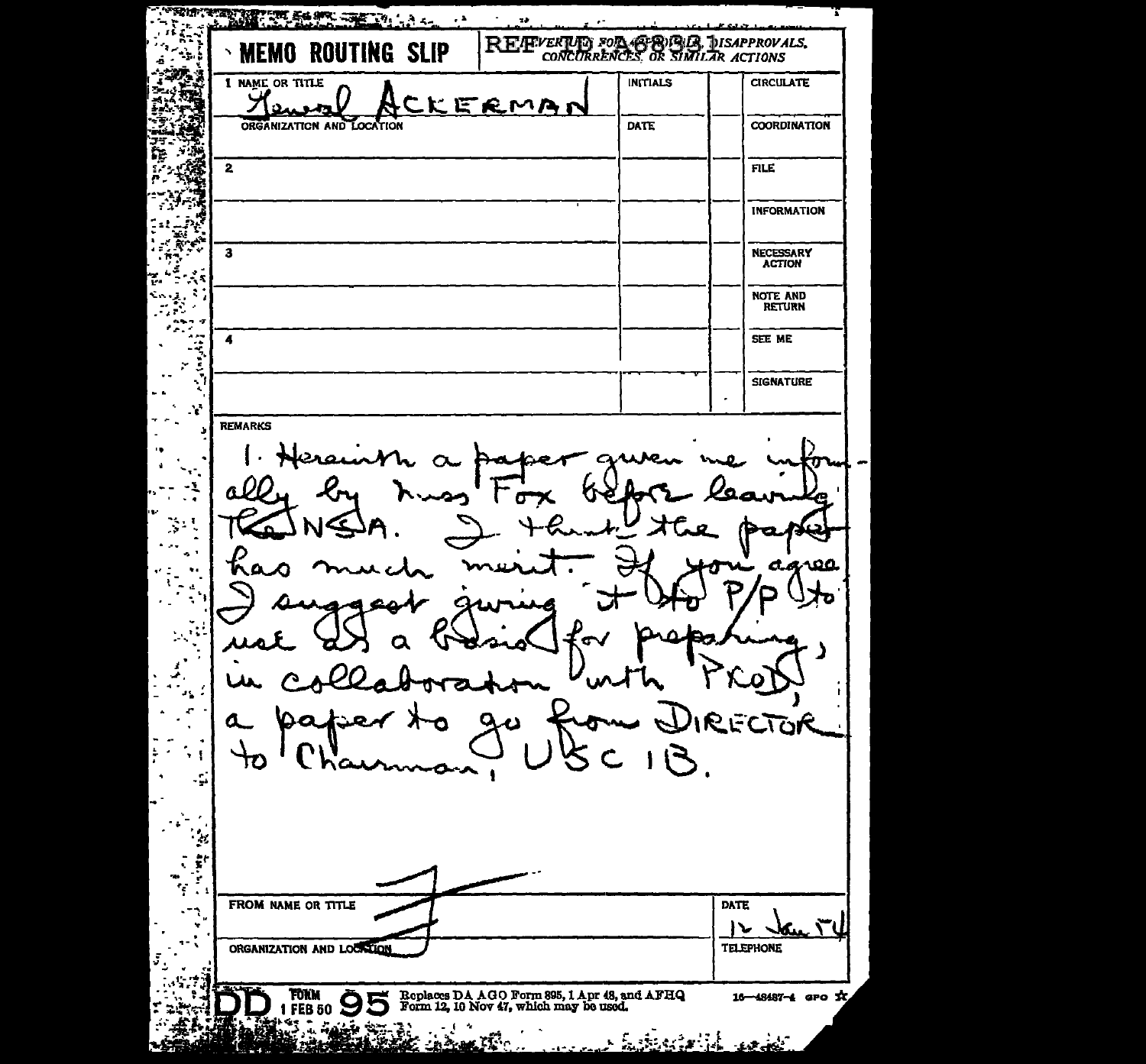REF ID: A68331

 $E_{\times}T$ 

 $782$ 

78391

 $2021$ 

322

 $56663$ 

341

 $510$ 

 $2560$ 

 $\boldsymbol{\tau}$  $\boldsymbol{\nsim}$  $\sigma$ r $\sigma$ プ チンタと  $\overline{\phantom{a}}$ 

Membership Roster

OGA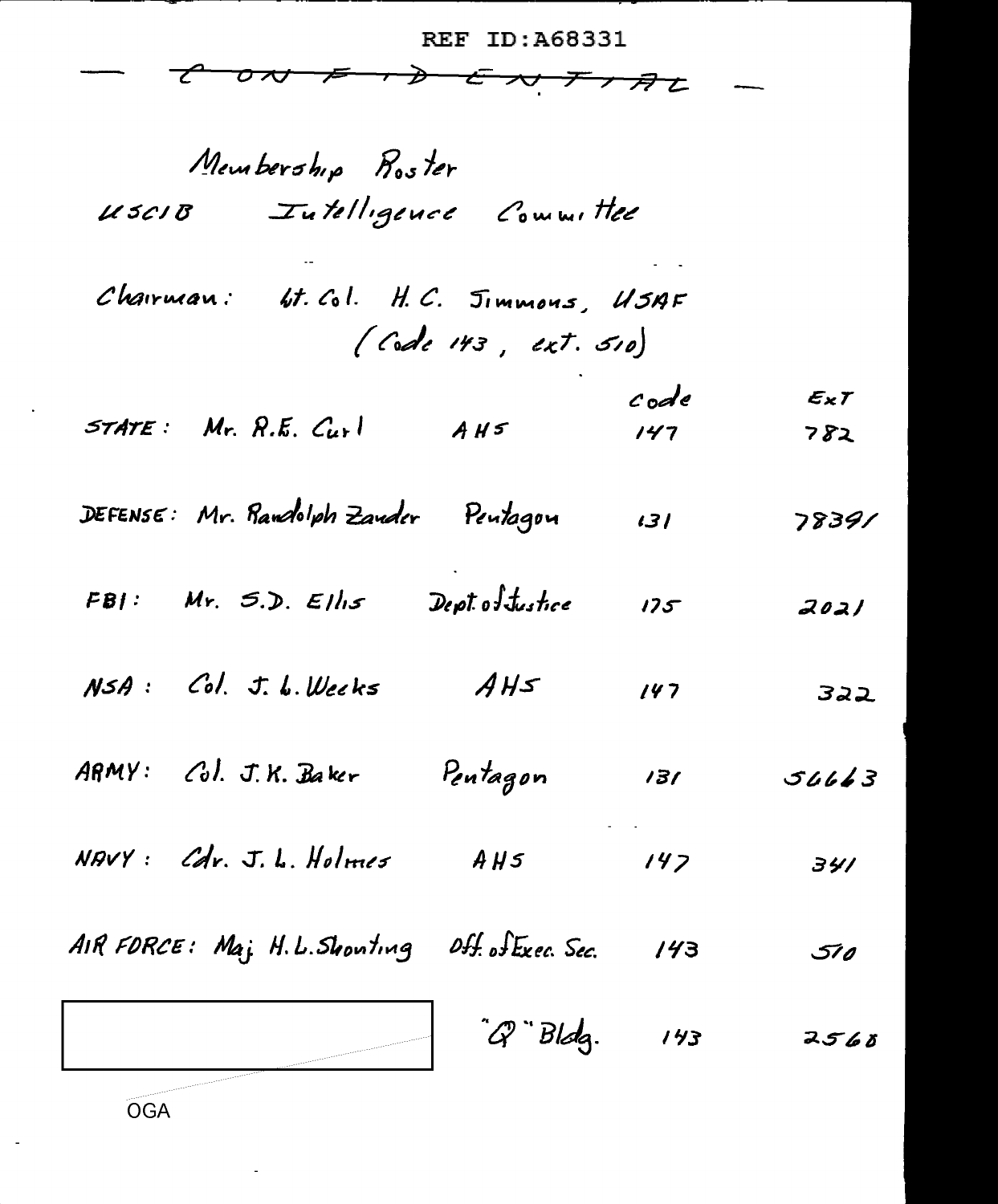**\EF ID:A68331 TOP SECRET UP SECRET FROTH** 

PL 86-36/50 USC 3605 EO 3.3(h)(2) 22 December 1953

TO: Mr. Friedman FROM: C. Fox Subject: Attache d Staff Study

J'

Ý Į

1. In the course of studying PROL reporting problems, I had to devote considerable attention to the USCIB Master List of Intelligence Objectives and Requirements, which the USCIB members intend to use as the basic document for guiding current and long range plans and operations of NSA. The resulting staff study points out, relatively politely, that the document won't do.

2. The authors of a large portion of the List (principally, CIA) are evidently not aware that COMINT is essentially different from all other sources or intelligence and that any attempt to impose an "all-source" priority list on the COMINT effort will result in a serious misuse of COMINT.

3. The List is another piece of evidence in the case for CONSILO (a fact which <sup>I</sup>did not mention in the staff study). It is a rine example of what happens when several separate agencies ,having different intelligence responsibilities and widely divergent views on the role which CEMINT is to play in the fulfillment of those responsibilities, attempt to compose their differences in a document which is a collection of compromises and present that "joint" document to the Director of a consolidated COMINT producing agency as a guide for his plans and operations. (In thie connection, the organization of the Office of Exploitation, oriented toward the "separateness" of the consumer agencies rather than to the inseparable nature of the problems being exploited, is a major step in the wrong direvtion.)

4. Among several other dangers, acceptance of the List and of the "detailed information requirements" based thereon would result in the continuation and aggravation of the misuse of exploited as our best available source of current military and political intelligence on the which ought to be and not as the source *ot* long range intelligence on economic capabilities of the USSR.

5. NSA's mission is too important to be endangered by any catering to the weaknesses *ot* the consumer agencies.It would be misguided kindness on the part of NSA to try to "make do" with the USCIB Master List. The List should be thrown right back to USCIB. • If the Board can't do better than that, it had better not try to guide the NSA effort **at.** all.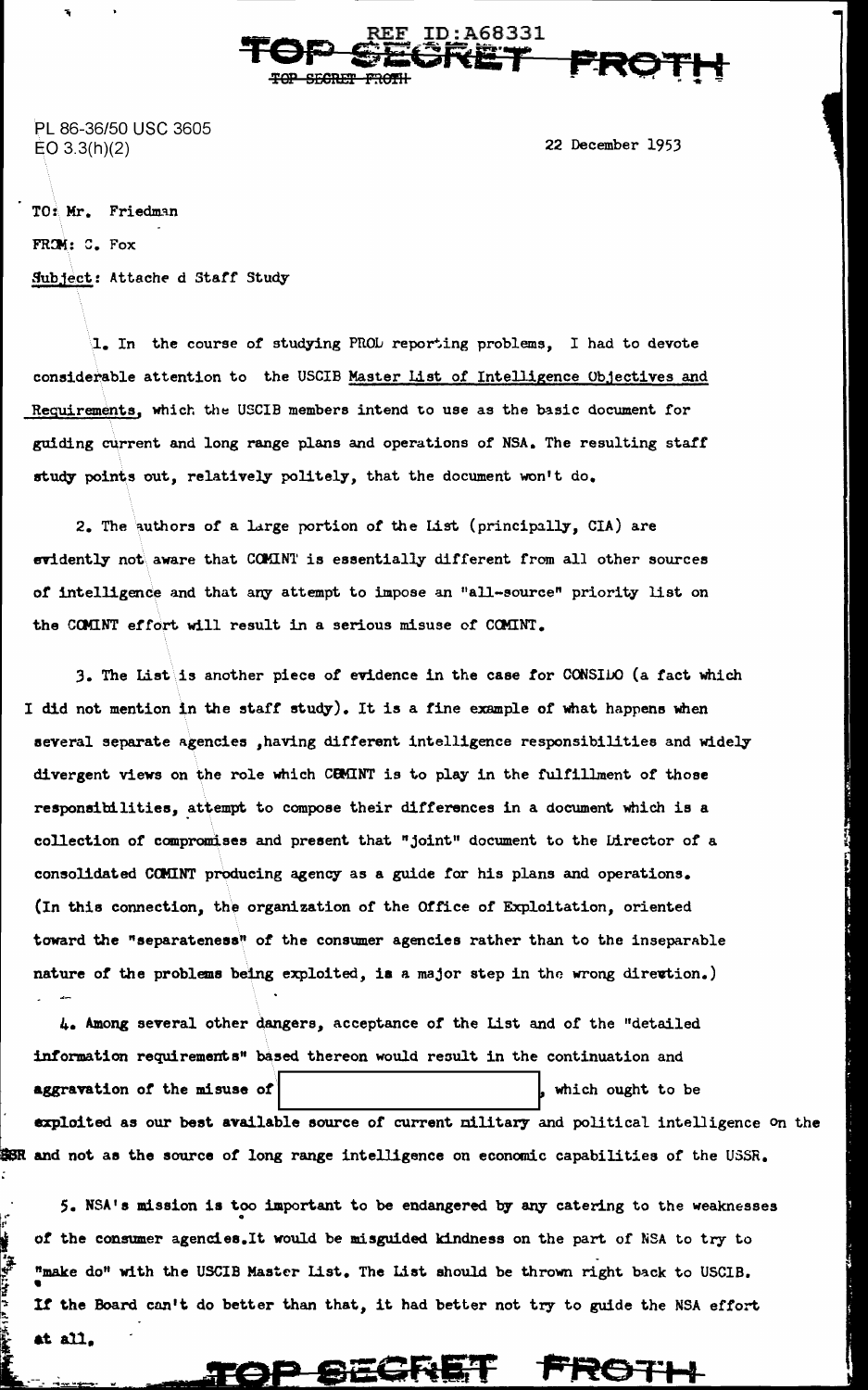$\ddot{\mathbf{r}}$ .



21 December 1953

# THE USCIB MASTER LIST OF INTELLIGENCE OBJECTIVES AND REQUIREMENTS

1. The Problem: To evaluate the USCIB Master List of Intelligence Ojectives and Requirements in order to determine whether the List (i) can provide the Director, NSA, with basic guidance in planning and allocating resources for current and long range operations; and (ii) can be used as the basis for "detailed information requirements" to be furnished for the guidance of NSA operational personnel.

2. Facts Bearing on the Problem: See Appendix "A", hereto.

- 3. Discussion: See Appendix "A", hereto.
- 4. Conclusions:

a. The List can not be effectively applied to the planning and allocation of COMINT resources.

b. The application to current COMINT production of detailed information requirements bearing the same order of priority as the Intelligence Requirements of the Master List would adversely affect the efficient and economic exploitation of COMINT sources.

5. Recommendation: It is recormended that the Director, NSA, return the Master List of Intelligence Objectives and Requirements to USCIB, with the statement attached as Appendix "B", hereto.



 $\sim 10^{-10}$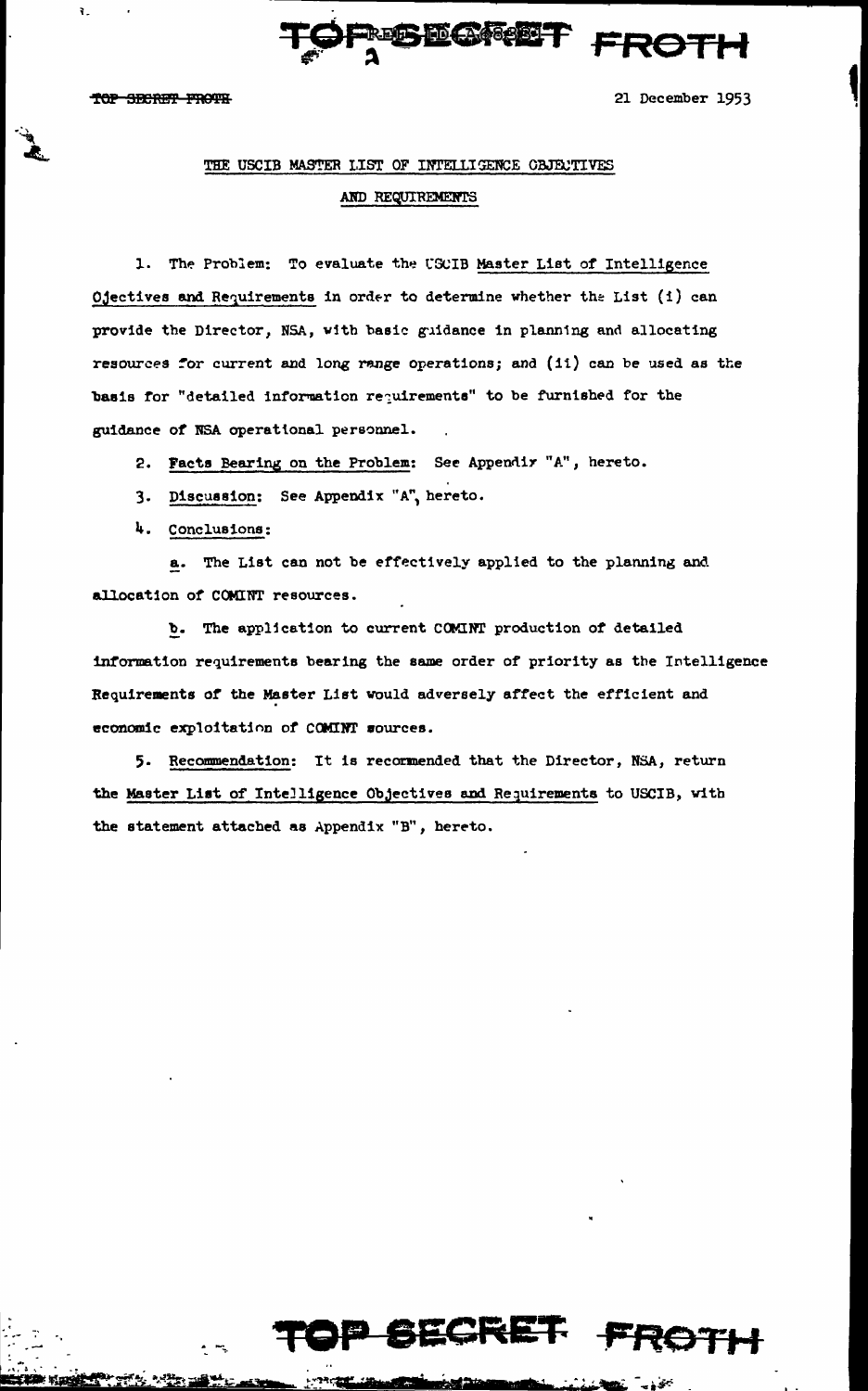$\mathbf{r}$ 

APPENDIX "A"

## 2. Facts Bearing on the Problem:

a. The Foreword to the USCIB Master List of Intelligence Objectives and Requirements states that the List "is provided to give basic guidance to the Director, NSA, in planning and allocating resources for current and long range operations to the extent to which these resources can be effectively employed."

**OFF STREET** 

b. The membership of USCIB consists of representatives of the Department of Defense, the Department of State, the Department of the Army, the Department of the Navy, the Department of the Air Force, the Central Intelligence Agency, the Federal Bureau of Investigation, and the Director, Wational Security Agency.

3. Discussion:

a. The USCIB Master List sets forth, in order of priority, eleven Intelligence Objectives "based upon national security needs" and the Intelligence Requirements which USCIB agencies must fulfill "in order to accomplish those Objectives." The List represents an attempt to place the diverse intelligence requirements of the individual agencies in priority order within a National frame of reference. It is not, nor is it stated to be, a COMINT Priority List. The List was forwarded to the Director, NSA, with a cover letter requesting him to advise the Board concerning the extent to which US COMINT resources can be applied effectively to fulfill those requirements in the order listed. The first step, therefore, which the Director, NSA, must take in applying the List to plans and operations of his agency is a reduction to COMINT terms. Item 1., under Objective 1., is a clear requirement for the solution and processing, on a current basis and in volume, of the

veaknesses render the List ineffective as a guide for determining the allocation PL 86-36/50 USC 3605 of COMINT resources:  $EQ$  3.3(h)(2)

Thereafter, two fundamental

(1) Fulfillment of the Requirements appearing in the eleven Items listed under USCIB Intelligence Objective No. 1 would necessitate full exploitation, on a current basis, of all communications of the USSR, of all military communications of the Soviet Bloc, and of all the þſ non-Soviet Bloc countries. Before Item 20. is reached, the USCIB members have

 $\lambda - 1$ 

ECRET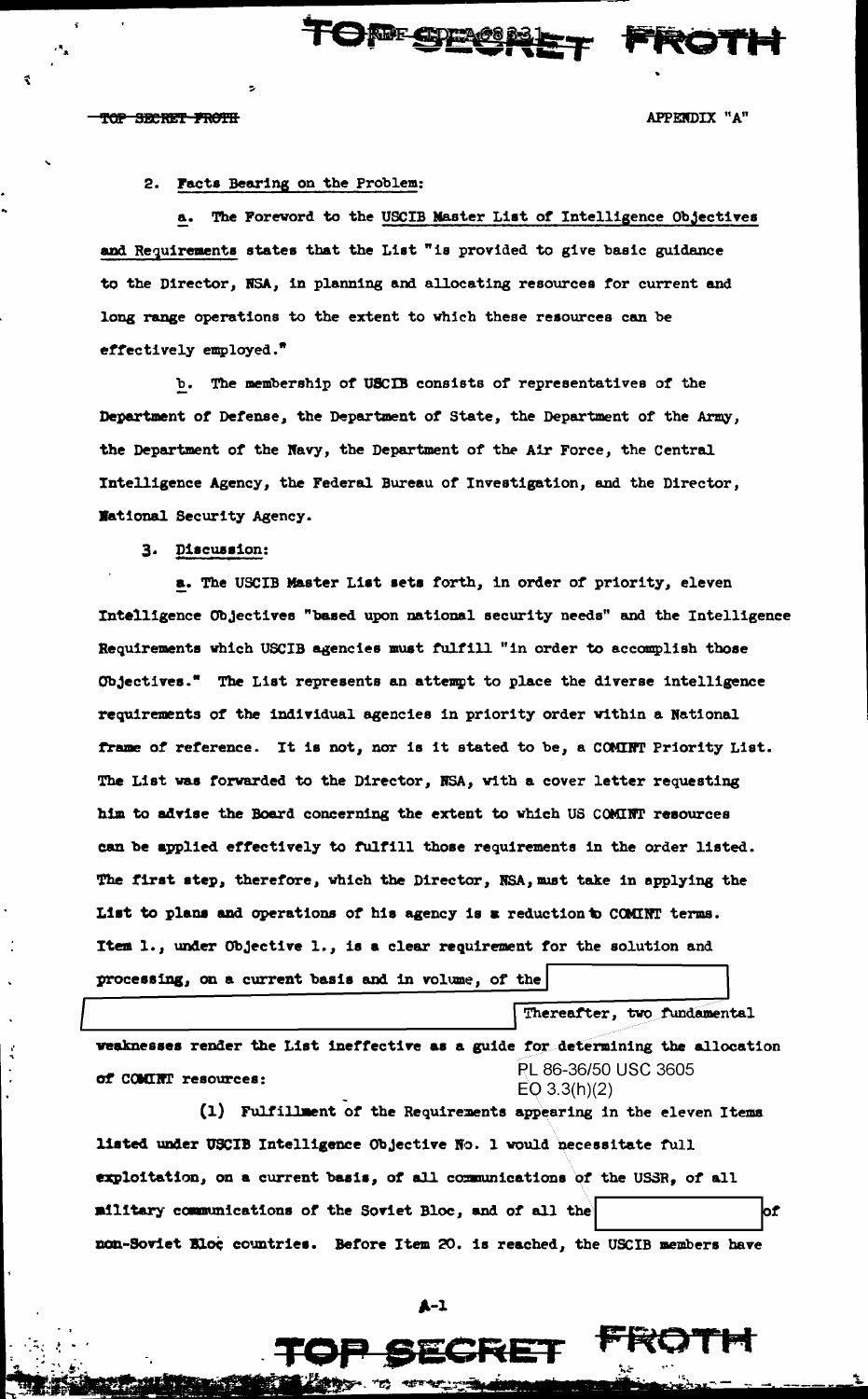ment

K.

PL 86-36/50 USC 3605  $EO 3.3(h)(2)$ 

ET FROT

already asked for high priority intercept of all communications of the Soviet of the rest of the world. Bloc and of all

D:A68331)

This represents an ideal goal for a theoretical COMINT organization, disposing of virtually unlimited funds, facilities, and personnel. Practically, it is not much help to the Director, NSA, in assessing the capability of his resources to fulfill the stated requirements.

The appearance, within the first quarter of the List, of items requiring coverage of almost all foreign communications, arises from the fact that USCIB has tried to give equal consideration to National Intelligence Requirements and to the separate requirements of the several agencies represented on the Board, without admitting that those separate needs exist. The result is a List which is neither a good statement of National Intelligence Requirements nor a workable Priority List for the Director, NSA. The effort to cover the basic needs of the individual agencies within the highest priority items has a most peculiar effect on the order of priority.

For example, Item 9., requiring a detailed Order of Battle of Army, Navy, Air, and Security Police Forces of the Soviet Bloc, covers the basic Intelligence Requirements of the three Services. It is reasonable that the Services should attach considerable importance to the fulfillment of their basic needs and that each Service should desire that its particular requirements be given a priority equal to those of the other two. It is less reasonable to illustrate the importance and the equality of those needs by placing a rejuire-

The last item under Objective No. 1. "Development of increased capabilities for attack against the US by political, subversive, psychological, and economic means," precedes the Requirement for "war plans and operational orders to the armed forces...to attack vital US possessions, US forces, bases, and fleets, NATO forces and countries, and areas peripheral to the Soviet Bloc." That strange precedence results from the need, forced on the USCIB members by the nature of the List, to give a high priority to the separate Intelligence

A \_S

<del>D</del> SEGF

iet <del>frotn</del>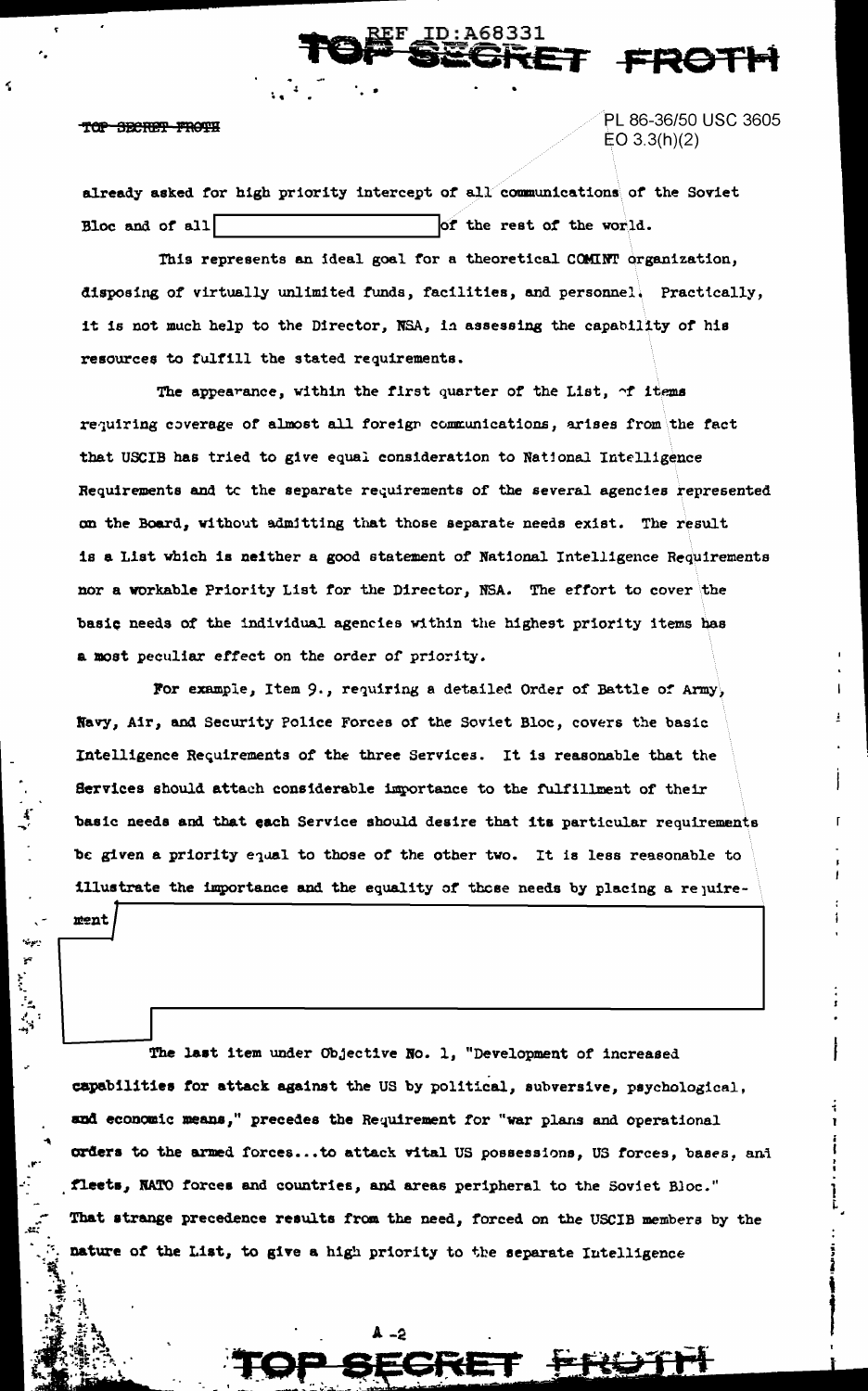**REF ID: A68331** 

 $\mathbf{I}$ 



### TOP SECRET FROTH

 $\mathcal{C}^{\mathcal{A}}$ 

 $\ddot{\cdot}$ 

Requirements of the Secretary of State by the extraordinary pretence that an indication of Soviet efforts to break up the Western alliance is an indication of an intention to attack the continental United States.

(2) The List mixes, without any reference to their distinction, long range, recurrent, and FLASH requirements; requirements which can be filled by currently exploitable traffic; requirements which can be filled only by sources which are not presently exploitable; and requirements for which COMINT is (i) the only or the best source, (ii) a likely source, (iii) an unlikely or uneconomic source, and  $(iv)$  a poor source.

Examples of all these varieties appear early in the List. "Capabilities, development, and production of guided missiles", under Item 4., involves a long range research project. "Exercises and training in range extension techniques", in Item 2., is a recurrent requirement. "Operational orders...to attack vital US possessions", under Item 12., is a FLASH requirement.

Under Items 10. and 11. can be found samples of all the degrees to which COMINT is the potential source of the intelligence required. It is maither the likeliest nor the timeliest source for discovery that the USSR has made a "sudden diplomatic maneuver" or that hurried sabotage activities have occurred. It is the only source which can provide the information that major changes in codes, ciphers, and communications procedures have taken place. It is a likely source, and the best source, for discerning a "nurried emphasts on civil defense and widescale militarization of domestic activities."

b. The Foreword to the List states that it is "provided to give basic guidance.... in planning and allocation of resources... to the extent to which these resources can be effectively employed". That statement might furnish an explanation for the mixture of requirements involving various time factors and varying degrees of relevance to COMINT. Presumably, the Director, NSA, would be expected (i) to delete those requirements for the fulfillment of which his resources could not be "effectively employed", (ii) to apply the time factor to the requirements which remained, and (iii) to re-arrange the List in COMINT Priority order. The Foreword states also, however, that "detailed information requirements vill be issued... as an Appendix" to the Master List. Each information requirement "will bear the same priority as the corresponding Intelligence Requirement". That statement indicates that the USCIB nembers consider that

TOP SECRET FROT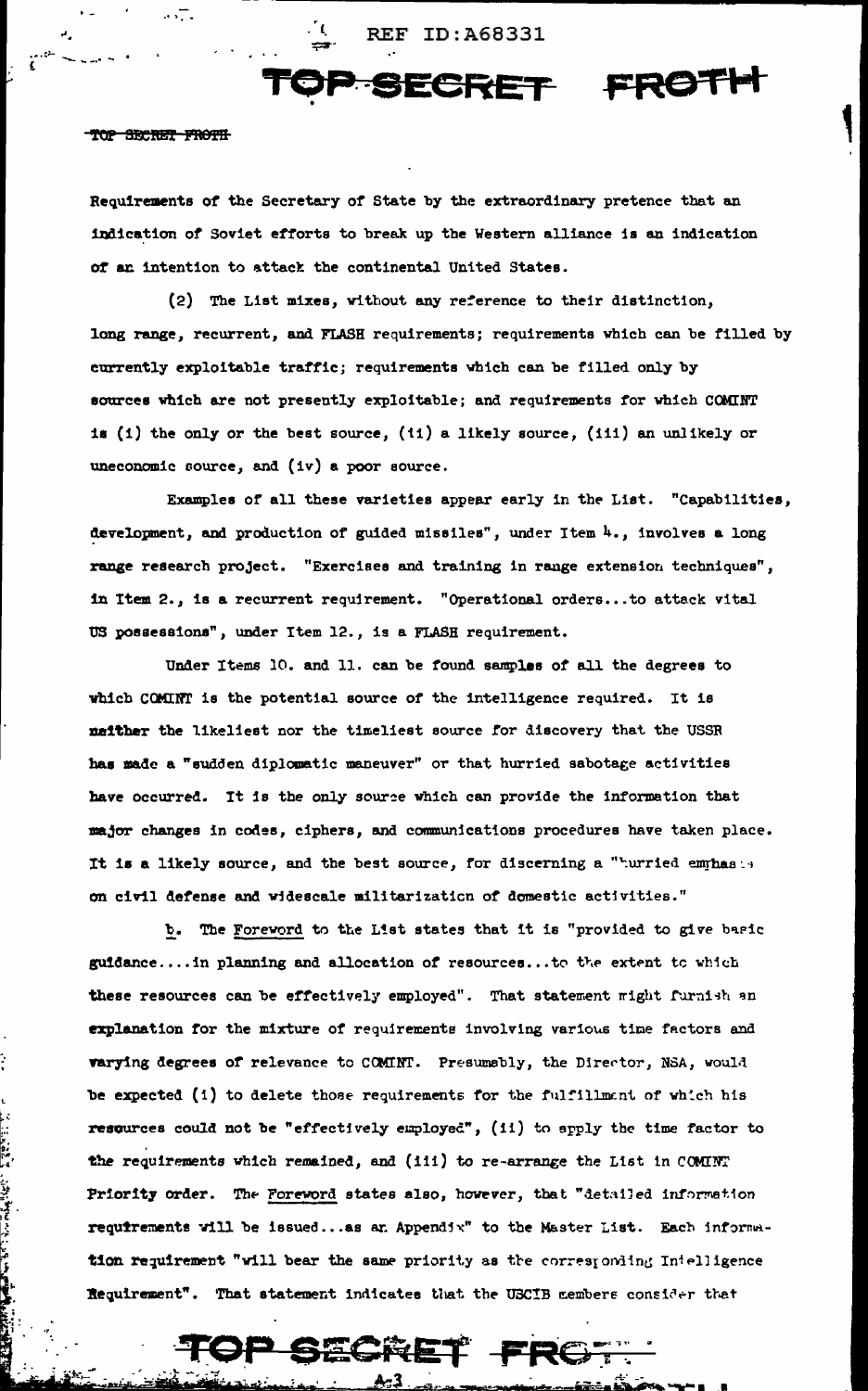TOP SECRET FROTH

the List (i) is capable of providing both basic guidance to the Director, NSA, and to COMINT production personnel, and (ii) is actually arranged in COMINT Priority order.

The faults of the List as an instrument designed to provide the Director with basic guidance will be substantially magnified when it is used as the basis for providing detailed operational guidance to the production personnel of NSA. For example, Item 23., "Climatic, meteorological, hydrographic, geographic, and geophysical factors affecting military operations and facilities", stands fairly high on a List which has a total of 67 items. Obviously, its position on a list of requirements for information from all sources should not be the same as its position on a list of requirements for which COMINT is the source; but the USCIB members propose to furnish NSA with "detailed information requirements" based on that item, and the fulfillment of those requirements is to be considered as having a higher order of COMINT priority than the fulfillment of requirements based on Items 24.-67.

The effort to cover all requirements in the first nineteen items makes the Master List particularly unsuitable as a document on which to base "detailed information requirements" arranged in COMIRT Priority order. "Development and production of guided missiles" appears in Item 25. The same statement appears in Item 4. "Development and production of atomic and thermomuclear veapons" appears in Items 8. and 30. Intelligence on the "concentration of large forces in areas favorable to the interdiction of strategic US maritime lines" is required for Item 3. Twenty-five items later, appears a requirement for intelligence on "movement and deployment of surface and submarine forces towards areas favorable to the interdiction of strategic US maritime supply lines". Item 18, on political, psychological, subversive, and economic capabilities, is as closely related to Item 11, on the same subject, as Item 28. is to Item 3. Similar examples can be found throughout the List.

g. The extent to which a Priority List can be used as a planning and operational guide by a collecting and producing agency depends on the degree of relevance of the List to the sources which it is the agency's mission to exploit. ISA collects its raw material by the interception of foreign communications; its product is COMINT information derived from (1) the decryption of enciphered

**PP SECRET** 

**ENAD CECE** 

enizativ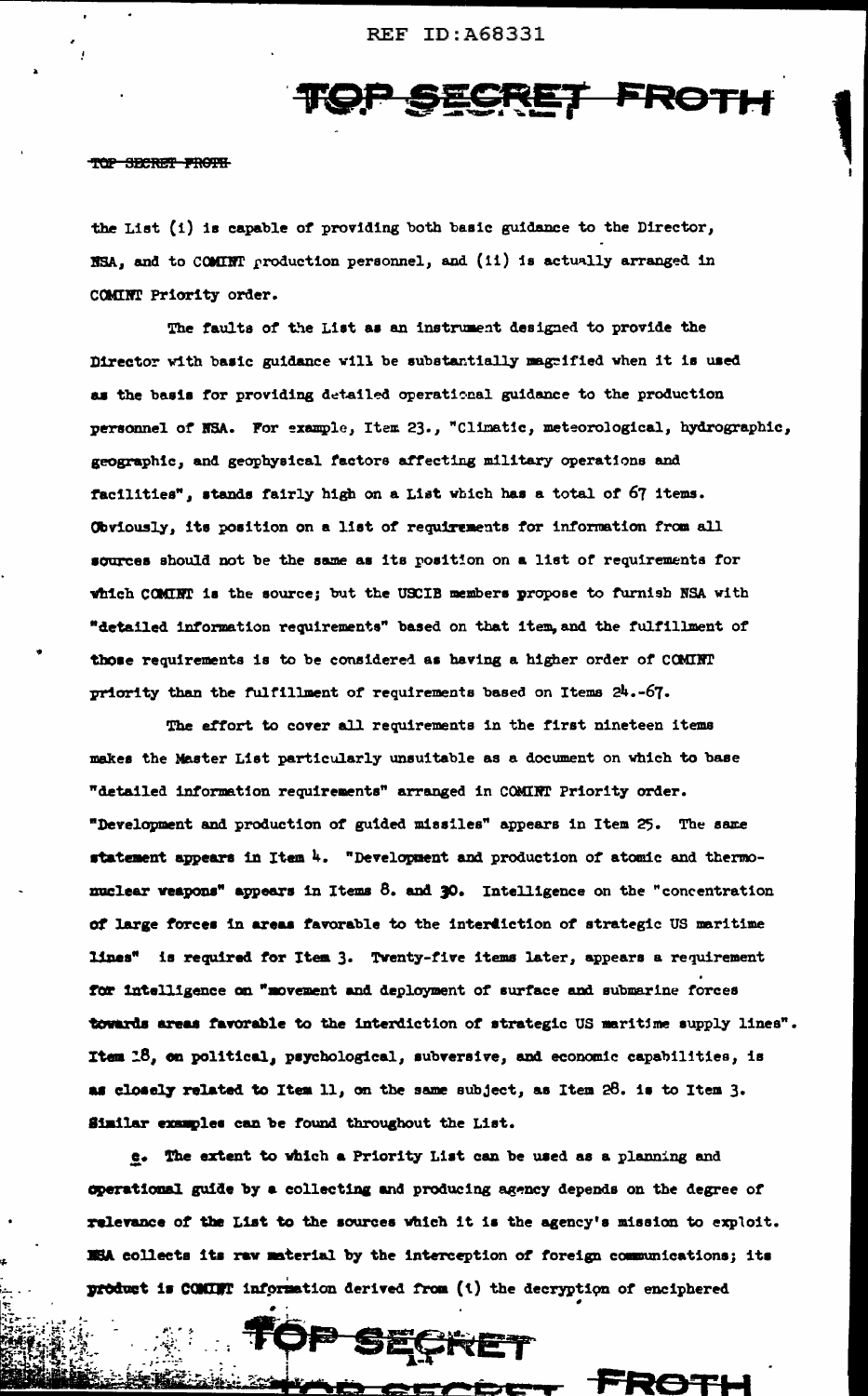**REF ID: A68331** 

TOP SECRET FROTH

#### TOP SECRET FROTH

and coded messages, (ii) plain language and voice transmissions, and (iii) traffic analysis.

For purposes of long range planning, the Director, NSA, must know the extent to which his presently available resources are adequate for the fulfillment of his mission. For both long range and current planning, he must know the extent to which his presently available resources should be applied to research and development. For current planning and operations, he must know what the Intelligence agencies require from currently exploitable COMINT sources, the order of priority of their requirements, the extent to which one priority takes precedence over another, and the proportion in which the available resources should be allocated to cover the basic, recurrent requirements of the individual agencies.

d. A Priority List presented to the Director, NSA, for his basic guidance in planning and allocating resources for current and long range operations should indicate a recognition on the part of its suthors of the nature of the raw material which his organization is responsible for exploiting. Its requirements should be set forth in terms readily applicable to the exploitation of that material. The Director should not be asked to divine the hidden meaning underlying the wording and order of the items. Nor should he find it necessary to ask the Intelligence agencies to "interpret" a List for whose obscurity they are responsible in the first instance. In practice, such a method results in a variety of interpretations, with consequent inefficiency and confusion, at every level at which a "consumer" representative can affect the product of NSA operational personnel.

e. Priority Lists furnished for the guidance of current production should not follow the exact order of priority of the List which is designed to provide the Director with basic guidance. They should be directly and exclusively related to COMINT sources which are presently exploitable. They should be arranged, as should the Master List, in an order of priority which distinguishes between long range, recurrent, and FLASH requirements.



FERET FROTH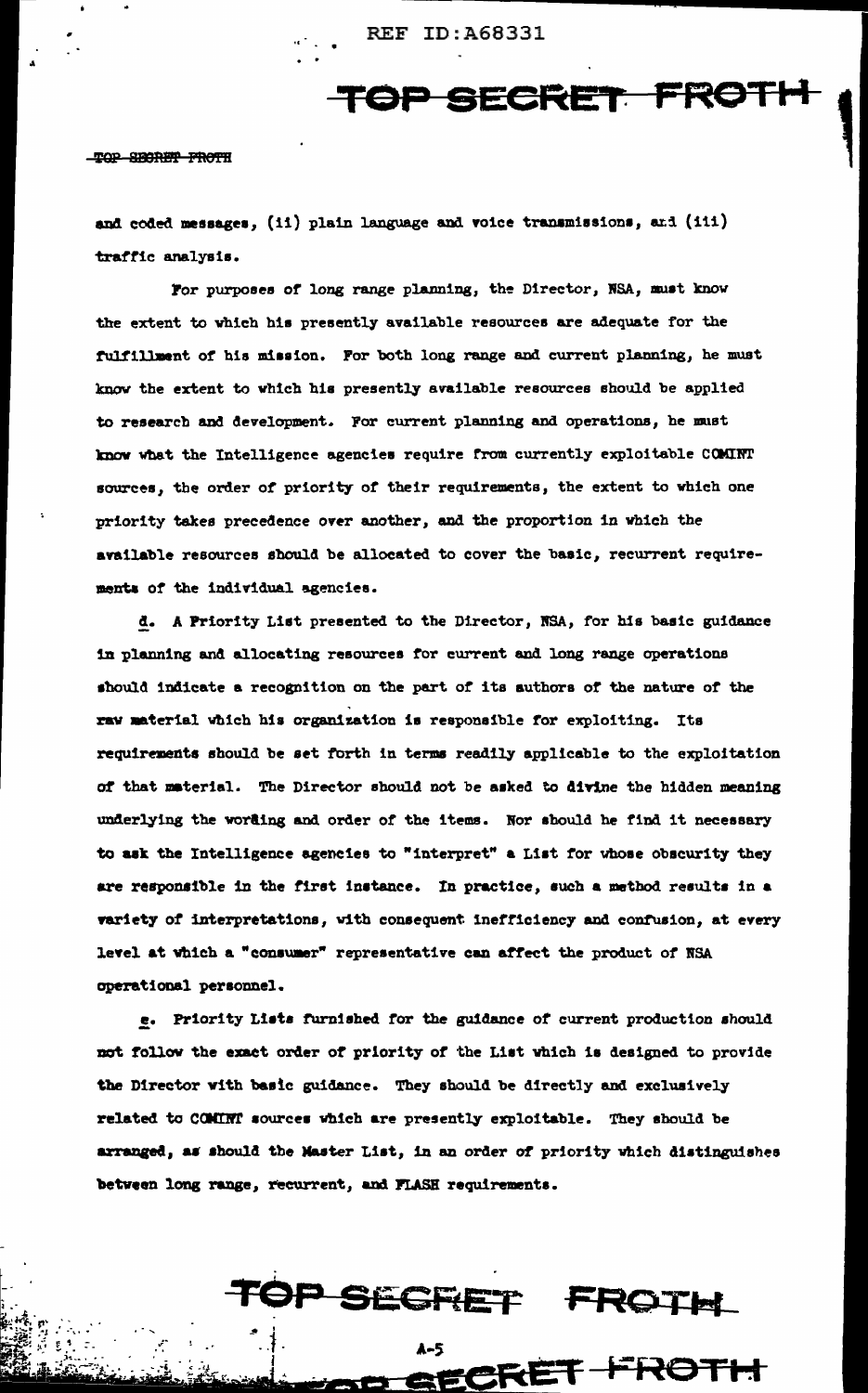APPENDIX "B"

F FROT

# PROPOSED STATEMENT BY THE DIRECTOR, NSA, TO USCIB RE THE USCIB MASTER LIST OF INTELLIGENCE OBJECTIVES AND REQUIREMENTS

TOPE ID: 46833

The USCIB Master List of Intelligence Objectives and Requirements was given to the Director, NSA, to provide basic guidance in planning and allocating resources for current and long range operations to the extent to which those resources can be effectively employed. The List was forwarded with a covering letter in which the Director is requested to advise the Board concerning the extent to which US COMINT resources can be applied effectively to fulfill the USCIB Intelligence Requirements in the order listed.

Item 1. under USCIB Intelligence Objective No. 1 states: "USSR war plans and direct operational orders to the armed forces or to any component of the armed forces to attack the continental United States...and directives to representatives abroad or to domestic government offices relative to such an attack". Stated in COMINT terms, USCIB's first priority, for the fulfillment of which it is willing to devote whatever COMINT resources may be necessary, is the solution and processing, on a current basis and in volume,

Thus far, the List is readily usable for its stated purpose. It is possible to estimate the maximum extent to which US COMINT resources can be effectively applied to presently unexploitable Russian problems, although it cannot be guaranteed that any of those problems will be solved or that their solution will result in the fulfillment of Priority No. 1.

Thereafter, however, the List is not usable as a basic guide for PL 86-36/50 USC 3605 CONCHT plans and operations.  $EQ 3.3(h)(2)$ 

Fulfillment of the Requirements appearing in the eleven items listed under Objective No. 1. would necessitate